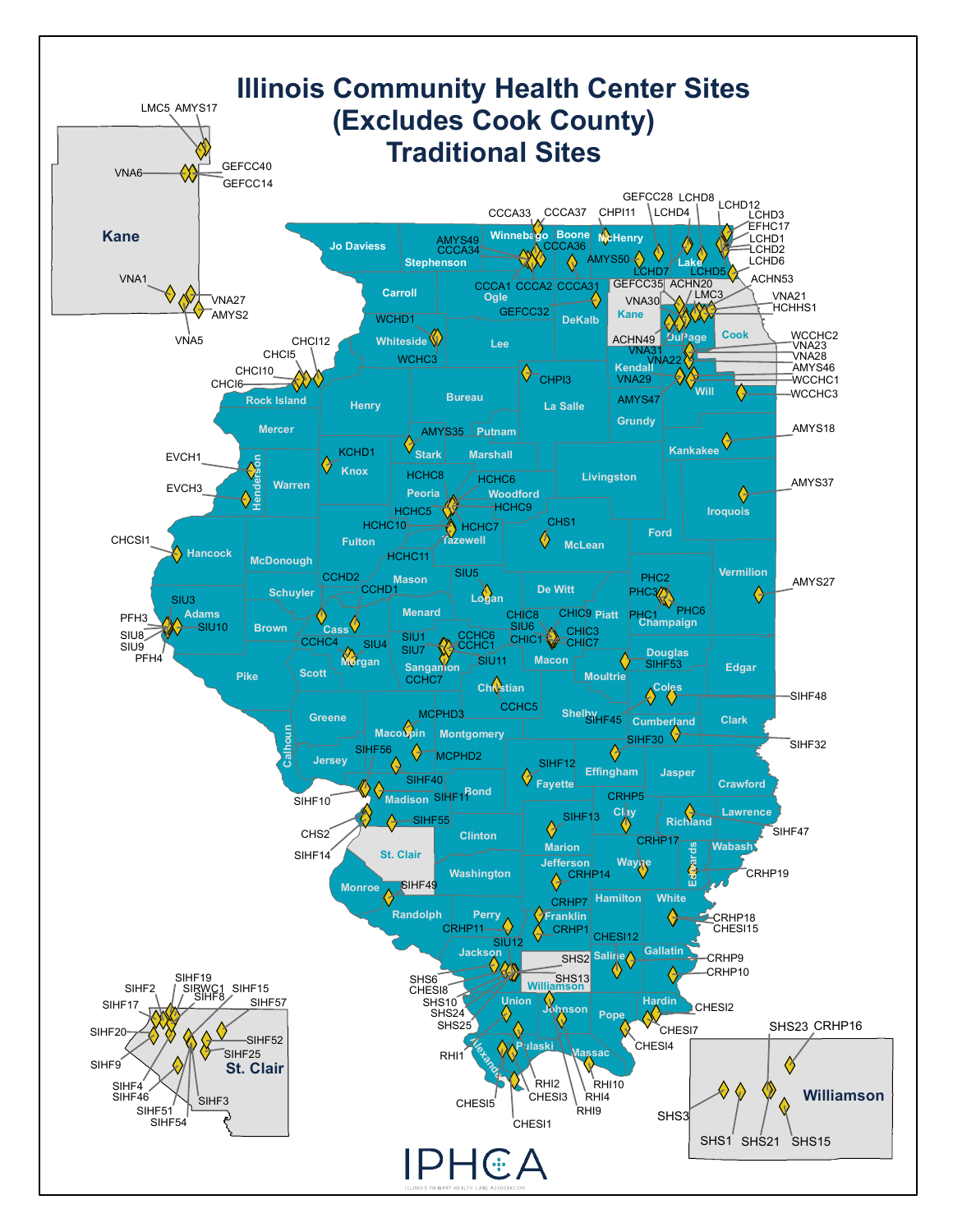|                   | Mapcode Organization                                 | Address                     | City                | County      | Zip   |
|-------------------|------------------------------------------------------|-----------------------------|---------------------|-------------|-------|
| ACHN20            | <b>Access Community Health Network</b>               | 245 S. Gary Ave.            | Bloomingdale        | DuPage      | 60108 |
| ACHN49            | <b>Access Community Health Network</b>               | 245 W. Roosevelt Rd.        | West Chicago        | DuPage      | 60185 |
| ACHN53            | <b>Access Community Health Network</b>               | 1111 Lake St.               | Addison             | DuPage      | 60101 |
| AMYS2             | Aunt Martha's Health & Wellness                      | 2124 Ogden Ave.             | Aurora              | Kane        | 60504 |
| AMYS17            | Aunt Martha's Health & Wellness                      | 3003 Wakefield Dr.          | Carpentersville     | Kane        | 60110 |
| AMYS18            | Aunt Martha's Health & Wellness                      | 1777 E. Court St.           | Kankakee            | Kankakee    | 60901 |
| AMYS27            | Aunt Martha's Health & Wellness                      | 614 N. Gilbert St.          | Danville            | Vermilion   | 61832 |
| AMYS35            | Aunt Martha's Health & Wellness                      | 120 E. Court St.            | Toulon              | Stark       | 61483 |
|                   |                                                      |                             |                     |             |       |
| AMYS37            | Aunt Martha's Health & Wellness                      | 200 E. Walnut St.           | Watseka             | Iroquois    | 60970 |
| AMYS46            | Aunt Martha's Health & Wellness                      | 1200 Eagle St.              | Joliet              | Will        | 60432 |
| AMYS47            | Aunt Martha's Health & Wellness                      | 333 N. Madison St.          | Joliet              | Will        | 60435 |
| AMYS49            | Aunt Martha's Health & Wellness                      | 1401 E. State St.           | Rockford            | Winnebago   | 61104 |
| AMYS50            | Aunt Martha's Health & Wellness                      | 3703 Doty Rd.               | Woodstock           | McHenry     | 60098 |
| CCCA1             | <b>Crusader Community Health</b>                     | 1200 W. State St.           | Rockford            | Winnebago   | 61102 |
| CCCA <sub>2</sub> | <b>Crusader Community Health</b>                     | 1100 Broadway               | Rockford            | Winnebago   | 61102 |
| CCCA31            | <b>Crusader Community Health</b>                     | 1050 Logan Ave.             | Belvidere           | Boone       | 61008 |
| CCCA33            | <b>Crusader Community Health</b>                     | 6115 N. Second St.          | Loves Park          | Winnebago   | 61111 |
| CCCA34            | <b>Crusader Community Health</b>                     | 1002 N. Pierpont Ave.       | Rockford            | Winnebago   | 61101 |
| CCCA36            | <b>Crusader Community Health</b>                     | 1215 N. Alpine Rd.          | Rockford            | Winnebago   | 61107 |
| CCCA37            | <b>Crusader Community Health</b>                     | 245 Prairie Hill Rd.        | South Beloit        | Winnebago   | 61080 |
| CCHC1             | Central Counties Health Centers, Inc.                | 2239 E. Cook St.            | Springfield         | Sangamon    | 62703 |
| CCHC4             | Central Counties Health Centers, Inc.                | 1440 W. Walnut St.          | Jacksonville        | Morgan      | 62650 |
| CCHC <sub>5</sub> | Central Counties Health Centers, Inc.                | 1141 N. Cheney St.          | Taylorville         | Christian   | 62568 |
| CCHC <sub>6</sub> |                                                      |                             |                     |             | 62769 |
|                   | Central Counties Health Centers, Inc.                | 2239 E. Carpenter St.       | Springfield         | Sangamon    |       |
| CCHC7             | Central Counties Health Centers, Inc.                | 5220 S. Sixth St.           | Springfield         | Sangamon    | 62703 |
| CCHD1             | Cass County Health Department                        | 331 S. Main St.             | Virginia            | Cass        | 62691 |
| CCHD <sub>2</sub> | Cass County Health Department                        | 8590 St. Lukes Dr.          | Beardstown          | Cass        | 62618 |
| CHC <sub>15</sub> | Community Health Care, Inc.                          | 1106 Fourth Ave.            | Moline              | Rock Island | 61265 |
| CHCI <sub>6</sub> | Community Health Care, Inc.                          | 2750 11th St.               | Rock Island         | Rock Island | 61201 |
| CHCI10            | Community Health Care, Inc.                          | 2200 Third Ave.             | Rock Island         | Rock Island | 61201 |
| CHCI12            | Community Health Care, Inc.                          | 708 15th Ave.               | East Moline         | Rock Island | 61244 |
| CHCSI1            | Community Health Centers of Southeastern Iowa, Inc.  | 951 Broadway St.            | Hamilton            | Hancock     | 62341 |
| CHESI1            | Community Health & Emergency Services, Inc.          | 13245 Kessler Rd.           | Cairo               | Alexander   | 62914 |
| CHESI2            | Community Health & Emergency Services, Inc.          | IL Highway 146              | Elizabethtown       | Hardin      | 62931 |
| CHESI3            | Community Health & Emergency Services, Inc.          | 100 Market St.              | Pulaski             | Pulaski     | 62976 |
| CHESI4            | Community Health & Emergency Services, Inc.          | 217 S. Adams St.            | Golconda            | Pope        | 62938 |
| CHESI5            | Community Health & Emergency Services, Inc.          | 290 Railroad St.            | Tamms               | Alexander   | 62988 |
| CHESI7            | Community Health & Emergency Services, Inc.          | 226 Main St.                | Rosiclare           | Hardin      | 62982 |
| CHESI8            | Community Health & Emergency Services, Inc.          | 1340 Cedar Court            | Carbondale          | Jackson     | 62901 |
| CHESI12           |                                                      |                             |                     |             | 62946 |
|                   | Community Health & Emergency Services, Inc.          | 205 N. Main St.             | Harrisburg          | Saline      |       |
| CHESI15           | Community Health & Emergency Services, Inc.          | 1400 W. Main St.            | Carmi               | White       | 62821 |
| CHIC1             | <b>Crossing Healthcare</b>                           | 320 E. Central Ave.         | Decatur             | Macon       | 62526 |
| CHIC <sub>3</sub> | <b>Crossing Healthcare</b>                           | 1221 E. Condit St.          | Decatur             | Macon       | 62521 |
| CHIC7             | <b>Crossing Healthcare</b>                           | 151 N. Main St.             | Decatur             | Macon       | 62523 |
| CHIC <sub>8</sub> | <b>Crossing Healthcare</b>                           | 2300 N. Edward St.          | Decatur             | Macon       | 62526 |
| CHIC <sub>9</sub> | <b>Crossing Healthcare</b>                           | 1027 N. Water St.           | Decatur             | Macon       | 62526 |
| CHPI3             | Community Health Partnership of Illinois             | 1009 Main St.               | Mendota             | LaSalle     | 61342 |
| CHPI11            | Community Health Partnership of Illinois             | 62 N. Ayer St.              | Harvard             | McHenry     | 60033 |
| CHS1              | Chestnut Health Systems, Inc.                        | 702 W. Chestnut St.         | Bloomington         | McLean      | 61701 |
| CHS <sub>2</sub>  | Chestnut Health Systems, Inc.                        | 50 Northgate Industrial Dr. | <b>Granite City</b> | Madison     | 62040 |
| CRHP1             | Christopher Greater Area Rural Health Planning Corp. | P.O. Box 155                | Christopher         | Franklin    | 62822 |
| CRHP5             | Christopher Greater Area Rural Health Planning Corp. | 201 E. North Ave.           | Flora               | Clay        | 62839 |
| CRHP7             | Christopher Greater Area Rural Health Planning Corp. | 6294 State Highway 154      | Sesser              | Franklin    | 62884 |
| CRHP9             | Christopher Greater Area Rural Health Planning Corp. | 1401 US Highway 45          | Eldorado            | Saline      | 62930 |
| CRHP10            | Christopher Greater Area Rural Health Planning Corp. | 9525 Gold Hill Rd.          | Shawneetown         | Gallatin    | 62984 |
| CRHP11            | Christopher Greater Area Rural Health Planning Corp. | 1564 N. Washington St.      | Du Quoin            | Perry       | 62832 |
|                   |                                                      |                             |                     |             |       |
| CRHP14            | Christopher Greater Area Rural Health Planning Corp. | 2920 Veterans Parkway       | Mount Vernon        | Jefferson   | 62864 |
| CRHP16            | Christopher Greater Area Rural Health Planning Corp. | 14410 Route 37              | Johnston City       | Williamson  | 62951 |
| CRHP17            | Christopher Greater Area Rural Health Planning Corp. | 209 N.W. 11th St.           | Fairfield           | Wayne       | 62837 |
| CRHP18            | Christopher Greater Area Rural Health Planning Corp. | 103 Commerce St.            | Carmi               | White       | 62821 |
| CRHP19            | Christopher Greater Area Rural Health Planning Corp. | 22 W. Main St.              | Albion              | Edwards     | 62806 |
| EFHC17            | Erie Family Health Centers                           | 2323 Grand Ave.             | Waukegan            | Lake        | 60085 |
| EVCH1             | Eagle View Community Health System                   | 1204 Highway 164 East       | Oquawka             | Henderson   | 61469 |
| EVCH3             | Eagle View Community Health System                   | 101 S. Division St.         | Stronghurst         | Henderson   | 61480 |
| GEFCC14           | Greater Elgin Family Care Center                     | 450 Dundee Ave.             | Elgin               | Kane        | 60120 |
| GEFCC28           | Greater Elgin Family Care Center                     | 3901 Mercy Dr.              | McHenry             | McHenry     | 60050 |
| GEFCC32           | Greater Elgin Family Care Center                     | 165 E. Plank Rd.            | Sycamore            | DeKalb      | 60178 |
| GEFCC35           | Greater Elgin Family Care Center                     | 1515 E. Lake St.            | Hanover Park        | DuPage      | 60133 |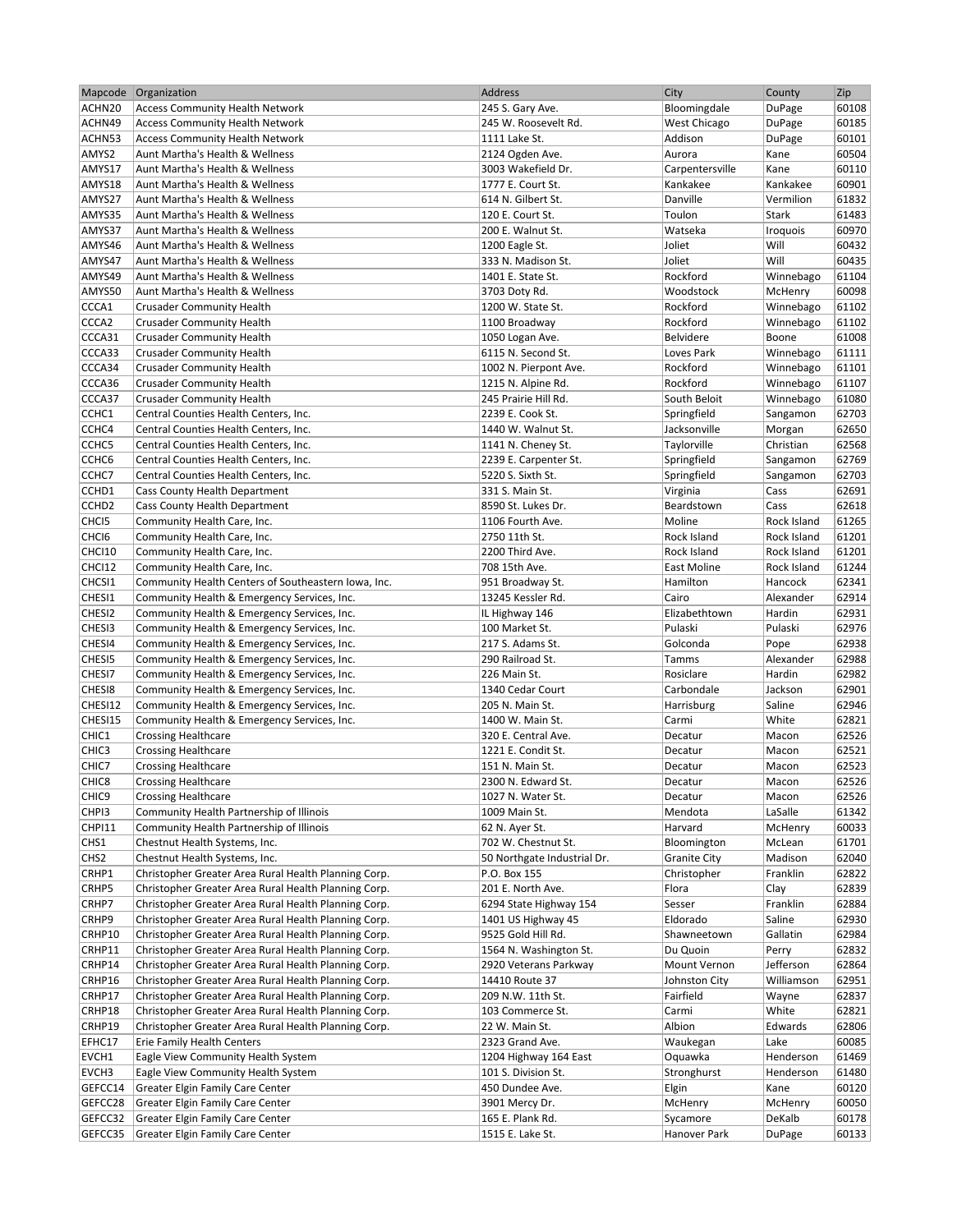|                       | Mapcode Organization                                      | Address                            | City                 | County                   | Zip            |
|-----------------------|-----------------------------------------------------------|------------------------------------|----------------------|--------------------------|----------------|
| GEFCC40               | Greater Elgin Family Care Center                          | 373 Summit St.                     | Elgin                | Kane                     | 60120          |
| HCHC5                 | <b>Heartland Health Services</b>                          | 711 W. John H. Gwynn Jr. Ave.      | Peoria               | Peoria                   | 61605          |
| HCHC <sub>6</sub>     | <b>Heartland Health Services</b>                          | 2321 N. Wisconsin Ave.             | Peoria               | Peoria                   | 61603          |
| HCHC7                 | <b>Heartland Health Services</b>                          | 228 N.E. Jefferson Ave.            | Peoria               | Peoria                   | 61603          |
| HCHC <sub>8</sub>     | <b>Heartland Health Services</b>                          | 1701 W. Garden St.                 | Peoria               | Peoria                   | 61605          |
| HCHC <sub>9</sub>     | <b>Heartland Health Services</b>                          | 320 E. Armstrong Ave.              | Peoria               | Peoria                   | 61603          |
| HCHC10                | <b>Heartland Health Services</b>                          | 2709 Broadway St.                  | Pekin                | Tazewell                 | 61554          |
| HCHC11                | <b>Heartland Health Services</b>                          | 3248 Vandever Ave.                 | Pekin                | Tazewell                 | 61554          |
| HCHHS1                | Hamdard Center for Health and Human Services              | 228 E. Lake St.                    | Addison              | DuPage                   | 60101          |
| KCHD1                 | Knox County Health Department                             | 1361 W. Fremont St.                | Galesburg            | Knox                     | 61401          |
| LCHD1                 | Lake County Health Department and Community Health Center | 2400 Belvidere Rd.                 | Waukegan             | Lake                     | 60085          |
| LCHD <sub>2</sub>     | Lake County Health Department and Community Health Center | 2215 14th St.                      | North Chicago        | Lake                     | 60064          |
| LCHD3                 | Lake County Health Department and Community Health Center | 1911 27th St.                      | Zion                 | Lake                     | 60099          |
| LCHD4                 | Lake County Health Department and Community Health Center | 224 W. Clarendon Dr.               | Round Lake Beach     | Lake                     | 60073          |
| LCHD5                 | Lake County Health Department and Community Health Center | 3010 Grand Ave.                    | Waukegan             | Lake                     | 60085          |
| LCHD6                 | Lake County Health Department and Community Health Center | 1840 Green Bay Rd.                 | <b>Highland Park</b> | Lake                     | 60035          |
| LCHD7                 | Lake County Health Department and Community Health Center | 800 N. High School Dr.             | Round Lake           | Lake                     | 60073          |
| LCHD8                 | Lake County Health Department and Community Health Center | 18698 Peterson Rd.                 | Libertyville         | Lake                     | 60048          |
| LCHD12                | Lake County Health Department and Community Health Center | 3004 Grand Ave.                    | Waukegan             | Lake                     | 60085          |
| LMC3                  | Legacy Medical Care, Inc.                                 | 2055 W. Army Trail Rd.             | Addison              | DuPage                   | 60101          |
| LMC5                  | Legacy Medical Care, Inc.                                 | 519 Dundee Ave.                    | East Dundee          | DuPage                   | 60118          |
| MCPHD2                | Macoupin County Public Health Department                  | 109 E. Maple St.                   | Gillespie            | Macoupin                 | 62033          |
| MCPHD3                | Macoupin County Public Health Department                  | 1115 Morgan St.                    | Carlinville          | Macoupin                 | 62626          |
| PFH3                  | Preferred Family Healthcare, Inc.                         | 639 York St.                       | Quincy               | Adams                    | 62301          |
| PFH4                  | Preferred Family Healthcare, Inc.                         | 540 Harrison St.                   | Quincy               | Adams                    | 62301          |
| PHC1                  | Promise Healthcare                                        | 819 Bloomington Rd.                | Champaign            | Champaign                | 61820          |
| PHC <sub>2</sub>      | Promise Healthcare                                        | 1400 W. Park St.                   | Urbana               | Champaign                | 61801          |
| PHC3                  | Promise Healthcare                                        | 801 N. Walnut St.                  | Champaign            | Champaign                | 61820          |
| PHC6                  | Promise Healthcare                                        | 1002 S. Race St.                   | Urbana               | Champaign                | 61801          |
| RHI1                  | Rural Health, Inc.                                        | 513 N. Main St.                    | Anna                 | Union                    | 62906          |
| RHI <sub>2</sub>      | Rural Health, Inc.                                        | 318 N. Highway 51                  | Dongola              | Union                    | 62926          |
| RHI4                  | Rural Health, Inc.                                        | 803 N. First St.                   | Vienna               | Johnson                  | 62995          |
| RHI9                  | Rural Health, Inc.                                        | 400 S. Broadway                    | Goreville            | Johnson                  | 62939          |
| <b>RHI10</b>          | Rural Health, Inc.                                        | 1003 E. Fifth St.                  | Metropolis           | Massac                   | 62960          |
| SHS1                  | Shawnee Health Service                                    | 6355 Brandhorst Dr.                | Carterville          | Williamson               | 62918          |
| SHS <sub>2</sub>      | Shawnee Health Service                                    | 404 S. Lewis Lane                  | Carbondale           | Jackson                  | 62901          |
| SHS3                  | Shawnee Health Service                                    | 1006 S. Division St.               | Carterville          | Williamson               | 62918          |
| SHS <sub>6</sub>      | Shawnee Health Service                                    | 7 S. Hospital Dr.                  | Murphysboro          | Jackson                  | 62966          |
| <b>SHS10</b>          | Shawnee Health Service                                    | 101 S. Wall St.                    | Carbondale           | Jackson                  | 62901          |
| <b>SHS13</b>          | Shawnee Health Service<br>Shawnee Health Service          | 1301 E. Walnut St.                 | Carbondale           | Jackson                  | 62901          |
| <b>SHS15</b><br>SHS21 |                                                           | 1700 Wildcat Rd.<br>1506 Sioux Dr. | Marion<br>Marion     | Williamson<br>Williamson | 62959          |
| SHS23                 | Shawnee Health Service<br>Shawnee Health Service          | 3115 Williamson County Parkway     | Marion               | Williamson               | 62959<br>62959 |
| SHS24                 | Shawnee Health Service                                    | 400 S. Lewis Lane                  | Carbondale           | Jackson                  | 62901          |
| SHS25                 | Shawnee Health Service                                    | 402 S. Lewis Lane                  | Carbondale           | Jackson                  | 62901          |
| SIHF <sub>2</sub>     | SIHF Healthcare                                           | 2001 State St.                     | East St. Louis       | Saint Clair              | 62205          |
| SIHF3                 | SIHF Healthcare                                           | 2900 Frank Scott Parkway           | <b>Belleville</b>    | Saint Clair              | 62223          |
| SIHF4                 | SIHF Healthcare                                           | 6000 Bond Ave.                     | Centreville          | Saint Clair              | 62207          |
| SIHF8                 | SIHF Healthcare                                           | 4901 State St.                     | East St. Louis       | Saint Clair              | 62205          |
| SIHF9                 | SIHF Healthcare                                           | 800 Range Lane                     | Cahokia              | Saint Clair              | 62206          |
| SIHF10                | SIHF Healthcare                                           | 4 Memorial Dr                      | Alton                | Madison                  | 62002          |
| SIHF11                | SIHF Healthcare                                           | 2 Terminal Dr.                     | East Alton           | Madison                  | 62024          |
| SIHF12                | SIHF Healthcare                                           | 1510 Sunset Dr.                    | Vandalia             | Fayette                  | 62471          |
| SIHF13                | SIHF Healthcare                                           | 1275 Hawthorne Rd.                 | Salem                | Marion                   | 62881          |
| SIHF14                | SIHF Healthcare                                           | 2166 Madison Ave.                  | <b>Granite City</b>  | Madison                  | 62040          |
| SIHF15                | SIHF Healthcare                                           | 7210 W. Main St.                   | Belleville           | Saint Clair              | 62223          |
| SIHF17                | SIHF Healthcare                                           | 100 N. Eighth St.                  | East St. Louis       | Saint Clair              | 62201          |
| SIHF19                | SIHF Healthcare                                           | 2568 N. 41st St.                   | <b>Fairmont City</b> | Saint Clair              | 62201          |
| SIHF20                | SIHF Healthcare                                           | 100 N. Eighth St.                  | Cahokia              | Saint Clair              | 62201          |
| SIHF25                | SIHF Healthcare                                           | 180 S. Third St.                   | Belleville           | Saint Clair              | 62220          |
| SIHF30                | SIHF Healthcare                                           | 900 W. Temple Ave.                 | Effingham            | Effingham                | 62401          |
| SIHF32                | SIHF Healthcare                                           | 302 N. Mill St.                    | Greenup              | Cumberland               | 62428          |
| SIHF40                | SIHF Healthcare                                           | 144 N. Washington St.              | <b>Bunker Hill</b>   | Macoupin                 | 62014          |
| SIHF45                | SIHF Healthcare                                           | 700 Broadway Ave. E.               | Mattoon              | Coles                    | 61938          |
| SIHF46                | SIHF Healthcare                                           | 60 Regency Place                   | Millstadt            | Saint Clair              | 62260          |
| SIHF47                | SIHF Healthcare                                           | 1200 N. East St.                   | Olney                | Richland                 | 62450          |
| SIHF48                | SIHF Healthcare                                           | 626 W. Lincoln Ave.                | Charleston           | Coles                    | 61920          |
| SIHF49                | SIHF Healthcare                                           | 824 Locust St.                     | Red Bud              | Randolph                 | 62278          |